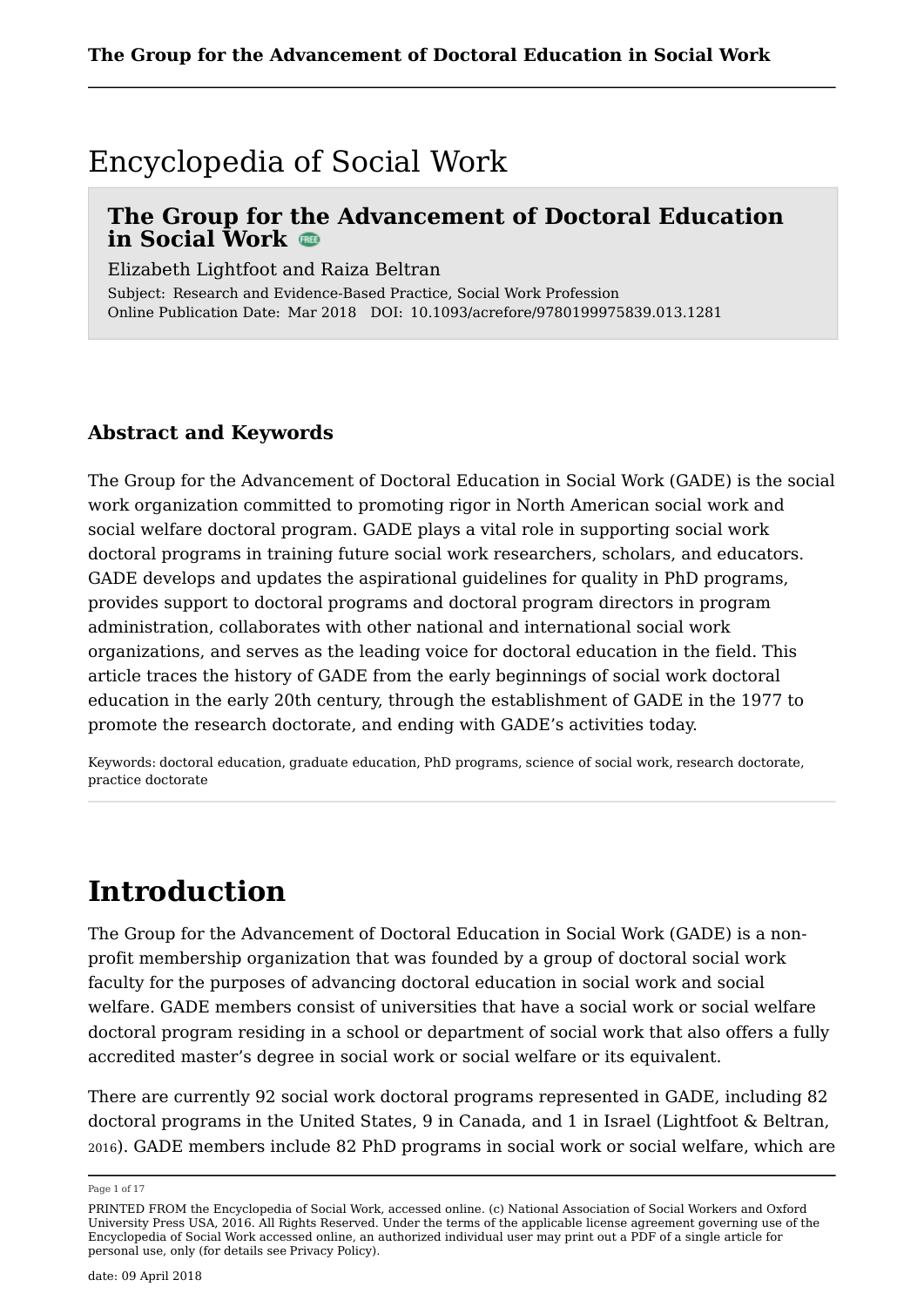primarily advanced research degrees, and 10 DSW programs, which are advanced practice doctorates. Doctoral program directors serve as the representatives of their doctoral programs in GADE.

The current mission of GADE is "to promote rigor in doctoral education in social work, focusing on preparing scholars, researchers and educators who function as stewards of the discipline" (GADE, 2016A). The purpose of GADE, as outlined in its constitution as amended in 2016, is to (GADE, 2016B):

- **•** Promote excellence in doctoral education in social work
- **•** Advance the quality of research conducted by doctoral students

**•** Represent and promote the interests and concerns of social work/social welfare doctoral programs within academic departments, schools, universities, and in the larger profession

**•** Provide opportunities and structures for networking and information exchange among members regarding curriculum development and all aspects of educational administration and program implementation

**•** Stimulate the development of effective and innovative educational strategies

**•** Support the success and professional development of diverse doctoral students and promote recognition of their achievements and contributions

**•** Identify and publicize existing or potential funding sources and infrastructure support for doctoral education

**•** Provide guidance and support to new or developing doctoral programs including international programs

**•** Collaborate with other social work organizations to support the continuum of social work education and advance the profession with all constituent groups and funding sources

# **History of Social Work Doctoral Education Before GADE (1915–1970)**

GADE wasn't established to promote doctoral education until more than 60 years after the first PhDs in social work were awarded in 1920. While doctoral education has changed dramatically in the hundred years since the first doctoral program was established in 1915, the early history of doctoral education helped to shape the nature and activities of GADE today. Several themes repeatedly emerge through the history of social work doctoral education, including the critical role of doctoral education in strengthening the scientific rigor of the field of social work, the tension between research-focused and practice-focused doctorates, and the importance of standards or guidelines for ensuring the quality of doctoral education.

Page 2 of 17

PRINTED FROM the Encyclopedia of Social Work, accessed online. (c) National Association of Social Workers and Oxford University Press USA, 2016. All Rights Reserved. Under the terms of the applicable license agreement governing use of the Encyclopedia of Social Work accessed online, an authorized individual user may print out a PDF of a single article for personal use, only (for details see Privacy Policy).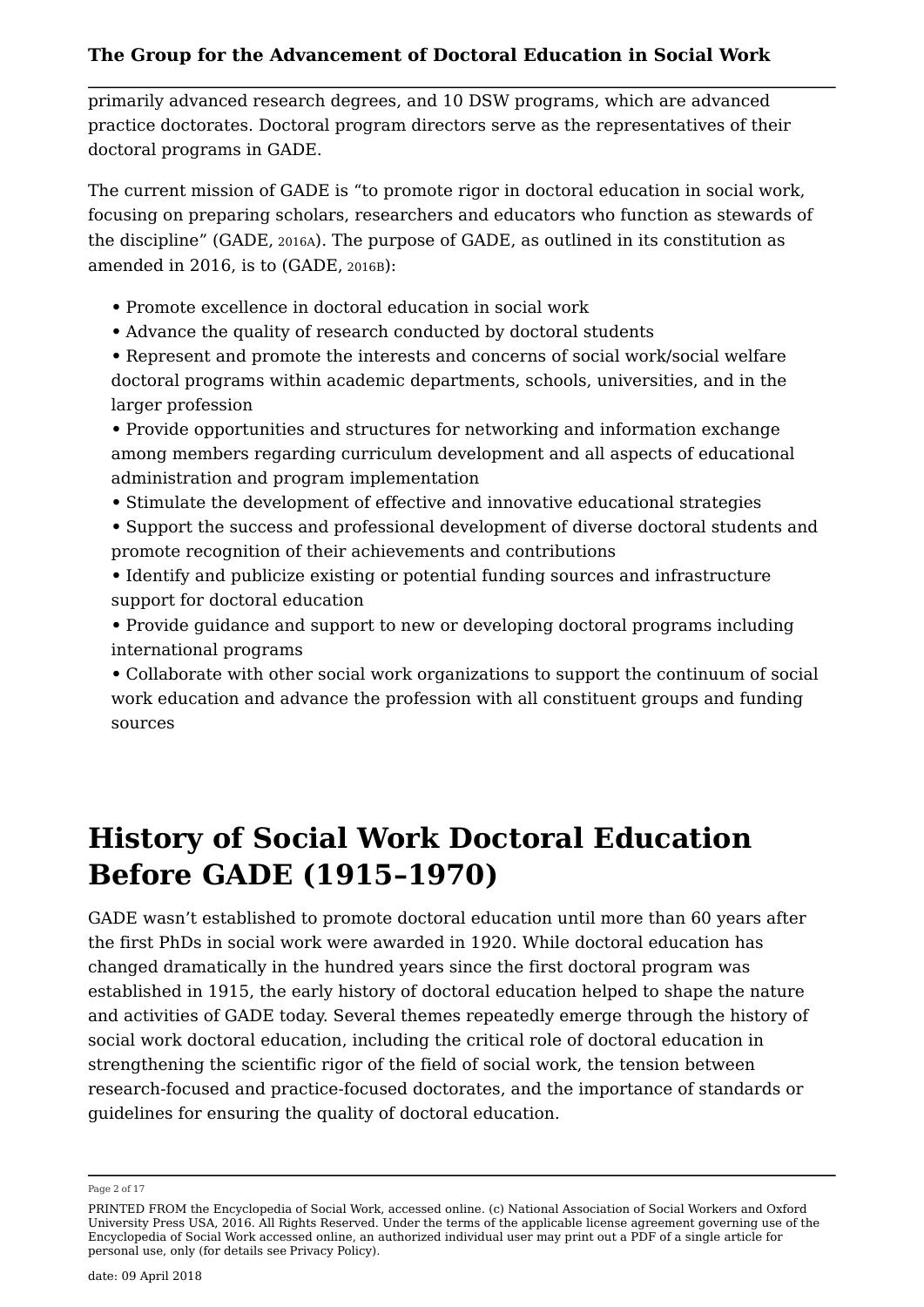# **1915–1944: The Birth of Social Work Doctoral Education**

Bryn Mawr College established the first PhD program in social work in 1915 and awarded the first PhD degrees in 1920 to Agnes Mary Hadden Byrnes and Gwendolyn Hughes (Kurzman, <sup>2015</sup>). Conferring these degrees was a significant achievement, especially since Abraham Flexner had recently pronounced that social work was not a "profession" partially because it did not have enough of an intellectual or scientific basis (Austin, <sup>1983</sup>). The University of Chicago's School of Social Service Administration (SSA), under the leadership of Edith Abbot and Sophonisba Breckenridge, established the second PhD program in 1924. Abbot, who had a PhD in political economy, was a major proponent of social work education that resides within the academe (Costin, <sup>1983</sup>) and promoted SSA for its "solid and scientific curriculum in social welfare" (Abbott, <sup>1931</sup>, pp. 12–13). She saw social work as an enterprise that must be supported by a theoretical base, scientific inquiry, and defined in the larger social and environmental context (Costin, <sup>1983</sup>; Wenocur & Reisch, 2001). SSA was a strong proponent of the scientific and theoretical basis of social work, evidenced also by the publication of the first academic social work journal, *Social Service Review*, in 1927. Abbot's commitment to moving social work education within university walls went against the wishes of well-established social work educators, such as Mary Richmond, Graham Taylor, and Porter Lee, who felt that social work curriculum must be grounded in technique-based casework and its classes taught in social service agencies and settlement houses, alongside the communities social workers work with on a daily basis (Costin, 1983). Nevertheless, colleges and universities across the United States took notice as the need for an educated and specially trained class of social workers grew in the advent of the Great Depression and World War II (Austin, Antonyappan, & Leighninger, 1996; Costin, 1983; Wenocur & Reisch, 2001).

As the Great Depression deepened in the 1930s, social workers became increasingly valued by government agencies and were given a larger share of the responsibility to determine how the US government responded to the deteriorating social, health, and economic conditions (Downey, 2009; Muncy, 1991). Newly established graduate programs in social work placed their students in various governmental agencies that conducted social welfare research in an effort to change or improve public policies that would benefit the poor (Muncy, <sup>1991</sup>). Social work research was increasingly valued, and doctoral students were contracted to conduct studies to generate knowledge for government agencies, such as the Social Security Administration (Muncy, <sup>1991</sup>). By the 1940s, four other colleges and universities had established doctoral programs in social work including Catholic University in Washington, DC, Ohio State University, University of Pittsburgh, and St. Louis University in Missouri (Donahoe, <sup>2000</sup>).

Page 3 of 17

PRINTED FROM the Encyclopedia of Social Work, accessed online. (c) National Association of Social Workers and Oxford University Press USA, 2016. All Rights Reserved. Under the terms of the applicable license agreement governing use of the Encyclopedia of Social Work accessed online, an authorized individual user may print out a PDF of a single article for personal use, only (for details see Privacy Policy).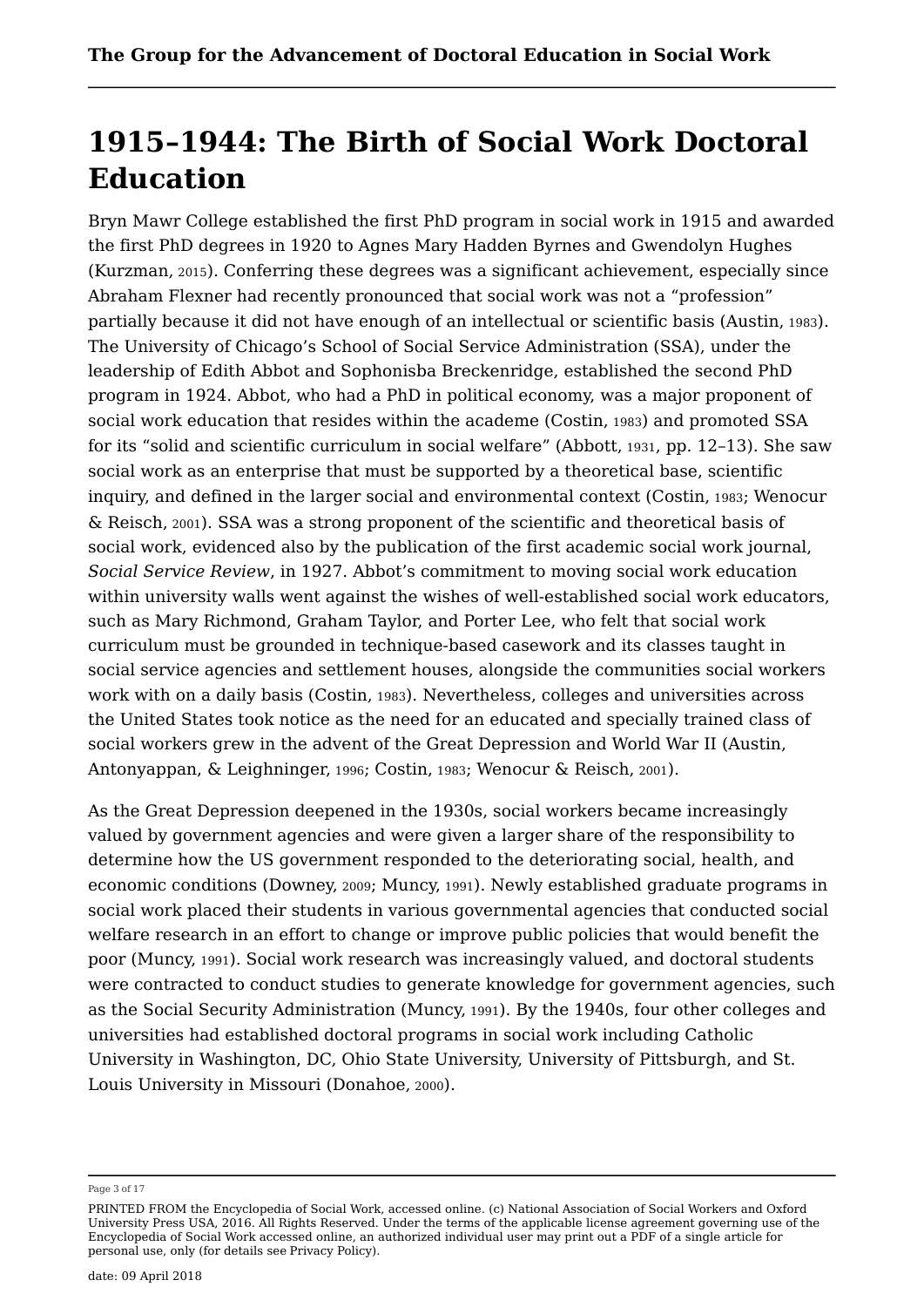The end of World War II saw a rising need for mental health professionals and private and public service agencies began to recruit social workers to meet the task (Ketner, <sup>1967</sup>; Wenocur & Reisch, <sup>2001</sup>). At this time, social workers specializing in casework were already familiar with Freudian theory and had used psychoanalytic techniques in their work with clients (Costin, <sup>1983</sup>). The National Institute of Mental Health (NIMH), established in 1946 under the United States Public Health Services, took the opportunity to fill its workforce and offered training grants that would require graduates with a masters in social work (MSW) to pursue a "Planned Third Year Program" (Donahoe, <sup>2000</sup>; Ketner, <sup>1967</sup>). This year-long program allowed new MSW graduates to earn a certificate or diploma in psychiatric casework (Kendall, <sup>1960</sup>). With financial support through NIMH, third-year students received instruction and preparation in social work supervision, teaching, administration, and advanced practice (Kendall, 1954B).

The rise of the third-year programs coincided with the creation and adoption of a practitioner based doctoral program, the doctor of social work (DSW), which focused on advanced clinical practice beyond the MSW degree (Donahoe, <sup>2000</sup>). The new third-year and DSW programs led to discussions among social work faculty and administrators regarding the distinction between these degrees and the PhD, which required a more extensive curriculum in theory and research methodology than the other two advanced degrees (Donahoe, 2000; Kendall, 1954B). As there was no formal group of doctoral educators or administrators, the early discussions about the state of doctoral education were facilitated by NIMH-funded projects. NIMH awarded the American Association of Schools of Social Work (AASSW), a forebear to the Council for Social Work Education (CSWE), a grant to create the doctoral and third-year committee (D&TYC) that would examine post-MSW programs (Donahoe, 2000; Kendall, 1960). This D&TYC released the first of "principles" for doctoral education, which were the first of six versions of principles or guidelines to ensure quality doctoral education (American Association of Schools of Social Work, 1949). By 1949, the social work doctoral education landscape had six PhD programs, six third-year programs, and one DSW program (Donahoe, 2000). The ongoing tension between research-based doctoral programs and practice-based doctoral programs continued as social doctoral programs grew through the 1980s.

# **1951–1970: Defining Social Work Doctoral Education**

CSWE was established in 1952 after the merger of two prominent social work education organizations: AASSW, which represented primarily graduate-level schools of social work, and the National Association of Schools of Social Administration (NASSA), which represented baccalaureate-level schools (Hansan & Kendall, N.D.; Wenocur & Reisch, <sup>2001</sup>). Throughout this merger, NIMH continued to fund D&TYC, later renamed the Committee on Advanced Curriculum (CoAC), whose membership was composed of 11 doctoral-level

Page 4 of 17

PRINTED FROM the Encyclopedia of Social Work, accessed online. (c) National Association of Social Workers and Oxford University Press USA, 2016. All Rights Reserved. Under the terms of the applicable license agreement governing use of the Encyclopedia of Social Work accessed online, an authorized individual user may print out a PDF of a single article for personal use, only (for details see Privacy Policy).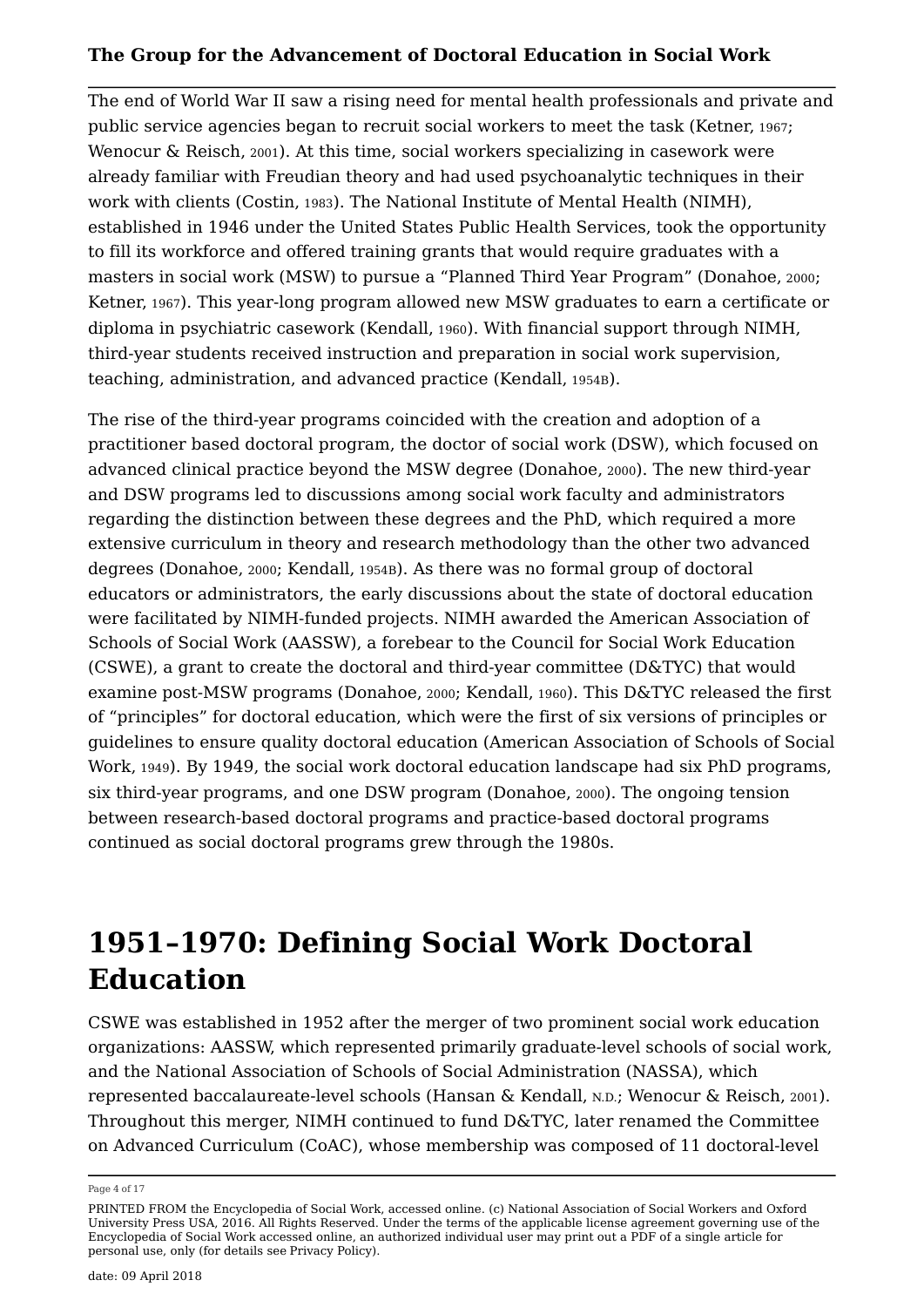and third-year programs. The CoAC was mandated to: (1) promote interchange of ideas and experience; (2) clarify the objectives and nature of advanced programs; (3) formulate guiding principles for the establishment and maintenance of third-year and doctoral education of high quality; and (4) sponsor the production of published materials on the advanced curriculum (Kendall, <sup>1960</sup>).

CoAC continued to assess post-MSW programs to better understand their role in social work education through workshops and consultation with member schools (Donahoe, <sup>2000</sup>). In 1951, CoAC released a set of monographs that outlined new "guiding principles" for social work doctoral programs, which were centered on student selection, program administration, and curriculum (Council on Social Work Education, <sup>1953</sup>). This would be the second set of guidelines for doctoral social work education. CoAC, while not an independent organization, operated with some level of autonomy, as its guiding principles were not standards for accreditation but rather were recommendations and suggestions to ensure quality doctoral education (Kendall, 1954A). While the principles were designed not be enforceable and had no enforcement mechanism, they were often challenged. In 1958, CSWE's Commission on Accreditation sought to change CoAC's guidelines into standards, arguing that doctoral education had many of the same concerns as other graduate programs, such as financing and personnel, and that these should be evaluated in the same way (Kendall, 1960). CoAC members, involved with the Commission on Accreditation, however, urged "extreme caution in the development of standards for the post-master's program" due to: (1) the lack of consensus as to the nature and purpose of doctoral programs; (2) the discrepancy between the doctoral programs described and the degrees awarded; (3) the sacrosanct nature of the PhD within university circles; and (4) the lack of sufficient time in testing the "Guide Lines" to support the assumption that they are ineffective in controlling the development of unsound doctoral programs (Kendall, 1960).

Within the CoAC reports was a recommendation to phase out the third-year programs and a request for NIMH to provide similar types of training grants to social work doctoral programs that noted losing their competitive edge in recruiting potential students against similar disciplines such as psychology (Austin, 1997; Donahoe, 2000). While CoAC members examined the merits of a PhD degree versus a DSW, there was no consensus on which degree was preferable (Kendall, 1954B). CoAC, therefore, maintained its stance of neutrality and allowed each degree program to develop a curriculum on its own, and PhD and DSW programs were mostly indistinguishable (Donahoe, <sup>2000</sup>). In 1961, CSWE received a 5-year grant from NIMH to create a post-MSW education task force (Donahoe, <sup>2000</sup>). Composed of representatives from prominent schools with doctoral programs, the Advisory Committee on Advanced Education (ACAE) held meetings to discuss research and theory-building, distinguishing third-year programs from the DSW degree and taking on the possibility of standardization and accreditation for social work doctoral programs (Donahoe, <sup>2000</sup>; Regensberg & Hollis, <sup>1965</sup>). During this time, CSWE also hosted seminars and workshops led by prominent social work scholars to assess potential models of doctoral education in social work including examining doctoral programs' student

Page 5 of 17

PRINTED FROM the Encyclopedia of Social Work, accessed online. (c) National Association of Social Workers and Oxford University Press USA, 2016. All Rights Reserved. Under the terms of the applicable license agreement governing use of the Encyclopedia of Social Work accessed online, an authorized individual user may print out a PDF of a single article for personal use, only (for details see Privacy Policy).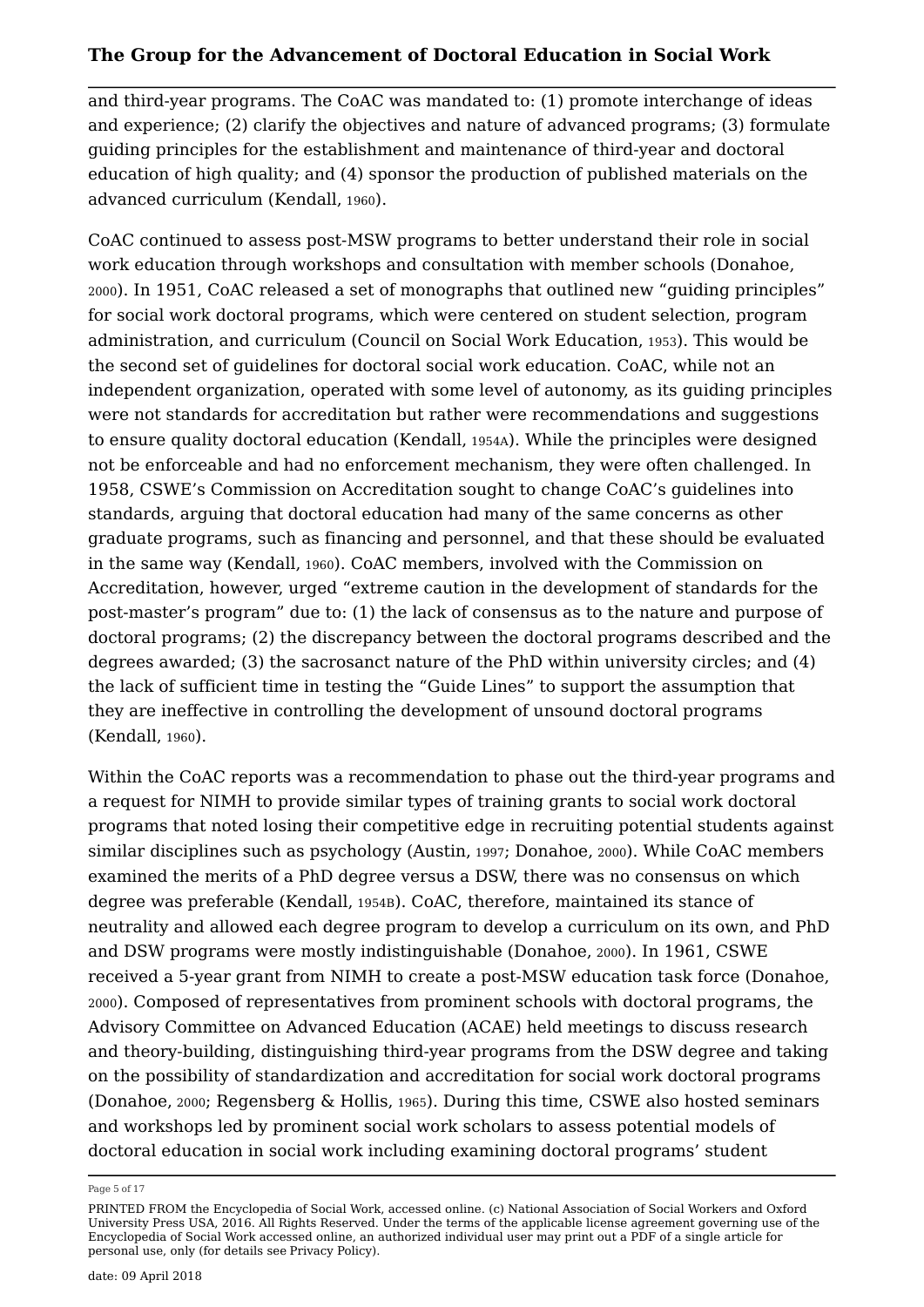applicant pool, research and scholarly output, and current financial resources—integral parts of a program that can produce doctoral graduates who had a broad knowledge base and were adept at research (Kendall, <sup>1960</sup>). This committee released the third set of guidelines for doctoral education, called "standards," in 1964, which were not enforceable standards (Council on Social Work Education, <sup>1964</sup>). ACAE also weighed in on whether the DSW or the MSW was the terminal practice degree, asserting that DSW programs produce scholar-practitioners while MSW programs produce social work practitioners.

# **Becoming GADE (1971–1993)**

By the 1970s, doctoral programs in social work were being developed at a rapid rate to meet the demand of a growing profession (Austin et al., <sup>1996</sup>; Wenocur & Reisch, <sup>2001</sup>). Following its predecessors a decade ago, CSWE leaders created a working group, the Task Force on Structure & Quality in Social Work Education (TFSQSWE), dedicated to examining the quality of social work education programs at all levels (Bisno, 1974). Chairing this task force was Herbert Bisno, then dean of University of Louisville's social work program, alongside Lillian Ripple, who was the director of the doctoral program at the University of Chicago (Bisno, 1974). Among the most controversial elements of the TFSQSWE report, also known was the "Bisno" or "Ripple" Report, was the recommendation to phase out the MSW degree and replace it with a 3-year doctoral degree, the social work doctorate (SWD). The BSW would become the terminal professional degree (Bisno, 1974; Cooper & Krantzler, 1976; Donahoe, 2000). The SWD would be accredited by CSWE and would exist alongside the non-accredited doctoral degrees, the PhD and DSW (Bisno, 1974). The TFSQWE recommendations were not received well by most social work organizational bodies (Dolgoff, 1975).

As a response to the TFSQWE Report, University of Chicago Dean Harold Richman gathered 53 deans and doctoral program directors in 1975 and wrote a response to the TFSQWE's recommendations (Richman, 1975). The group argued against establishing the SWD as a clinical practice doctorate degree since it did not emphasize knowledge building adequately and recommended additional time to study and examine the issues and concerns (Richman, <sup>1975</sup>). While the TFSQWE recommendations were tabled by CSWE the following year, the people that met to rally against the TFSQWE recommendations found that meeting together was beneficial (Holland, <sup>1978</sup>). The next year, doctoral program directors met again at the University of Michigan to further discuss their issues and concerns related more specifically to doctoral education, which they felt were not being addressed adequately by CSWE. Their main concerns were the importance of developing research curriculum, offering faculty training opportunities, assessing doctoral programs' needs and available resources, and providing a conduit for members to network and share information (Donahoe, <sup>2000</sup>; Holland, <sup>1978</sup>).

Page 6 of 17

PRINTED FROM the Encyclopedia of Social Work, accessed online. (c) National Association of Social Workers and Oxford University Press USA, 2016. All Rights Reserved. Under the terms of the applicable license agreement governing use of the Encyclopedia of Social Work accessed online, an authorized individual user may print out a PDF of a single article for personal use, only (for details see Privacy Policy).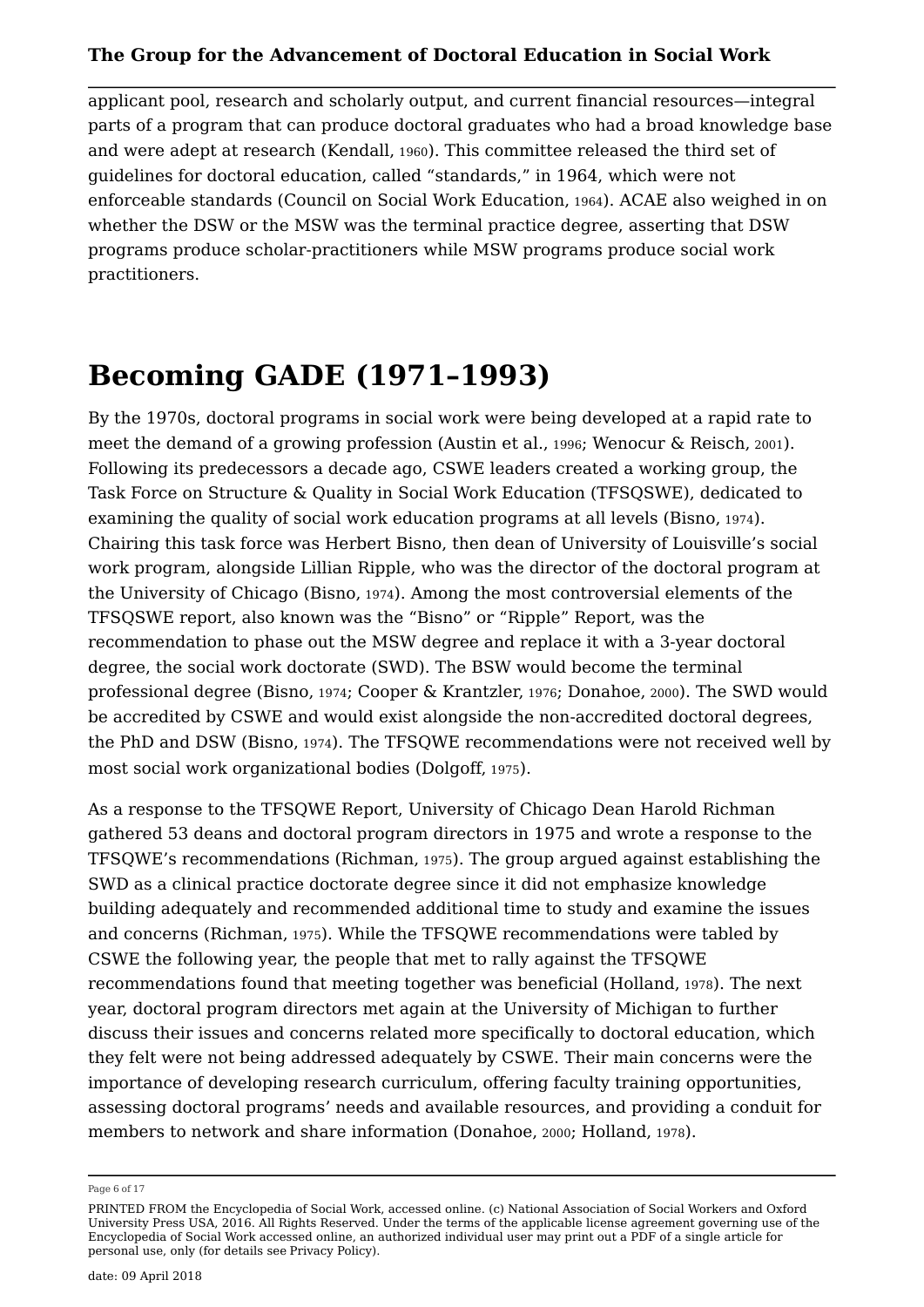After another successful meeting in 1977 at the University of Southern California, doctoral program directors decided to officially form GADE with Tom Holland of Case Western University serving as its first chair (Holland, Rosen, & Stretch, 1980; Rosen, 1982). Over the next several years GADE met regularly and developed much of the structure of GADE that exists today. GADE was established as a membership organization in 1981, with universities rather than programs or doctoral program directors serving as members, and became the first independent social work organization that had a formal membership dues system, which allowed it to stay autonomous from CSWE and NIH (Holland et al., <sup>1980</sup>). Many other organizations, such as NADD and BPD, were established soon after the establishment of GADE.

GADE's overall purpose was to promote the interests of doctoral programs, to develop a structure for the exchange of information, to stimulate development of effective educational and research efforts, and to represent doctoral education to constituents. As there were only 40 eligible programs at the time of its founding, another key purpose of GADE was to provide resources and support for the development of new doctoral programs (Holland, <sup>1978</sup>). GADE's early activities focused on the current needs of doctoral programs, particularly supporting communication among the doctoral program directors, providing support to the developing PhD programs, and collaborating with other national organizations (Holland, 1978; Holland et al., 1980).

Of particular concern to the early members of GADE was the uneven quality of research training provided in social work doctoral programs, and one of the key reasons for founding GADE was to strengthen the research training in PhD programs (Procter, 1994A). GADE's early years were a period of intense concern about research in social work (Austin, 1992; Procter, 1994A). The Task Force on Social Work Research (1991), commissioned by NIMH in 1988, lamented the crisis in social work research, highlighting the lack of research training that doctoral students receive, and listing a variety of recommendations, including strengthening research capacity in doctoral programs and developing doctoral program guidelines (Reinherz, Rindfiesch, Gilbert, & Seltzer, 1994). GADE published the proceedings of its first five meetings from 1976 to 1980, and true to its reason for forming, the proceedings focused extensively on how doctoral education does or should provide "training for scholarship and pursuit of professional knowledge through scientific research" (Rosen, <sup>1982</sup>, p. 4), though they also covered program administration, curriculum design, and the role of practice in doctoral education. As a further means to develop research capacity, one of GADE's other early activities was assisting DSW programs' transition into research-intensive PhD programs (Procter, 1994B).

Along with promoting the capacity of its members, in the early years GADE began promoting doctoral education across the field and was involved with advocacy and collaborative efforts with other organizations. For example, GADE was instrumental in forming the Institute for Advancement of Social Work Research (IASWR) in 1993. The IASWR grew out of a CSWE application to NIMH in the early 1980s to develop a clearinghouse for social work research. GADE, NADD, and other organizations concerned

Page 7 of 17

PRINTED FROM the Encyclopedia of Social Work, accessed online. (c) National Association of Social Workers and Oxford University Press USA, 2016. All Rights Reserved. Under the terms of the applicable license agreement governing use of the Encyclopedia of Social Work accessed online, an authorized individual user may print out a PDF of a single article for personal use, only (for details see Privacy Policy).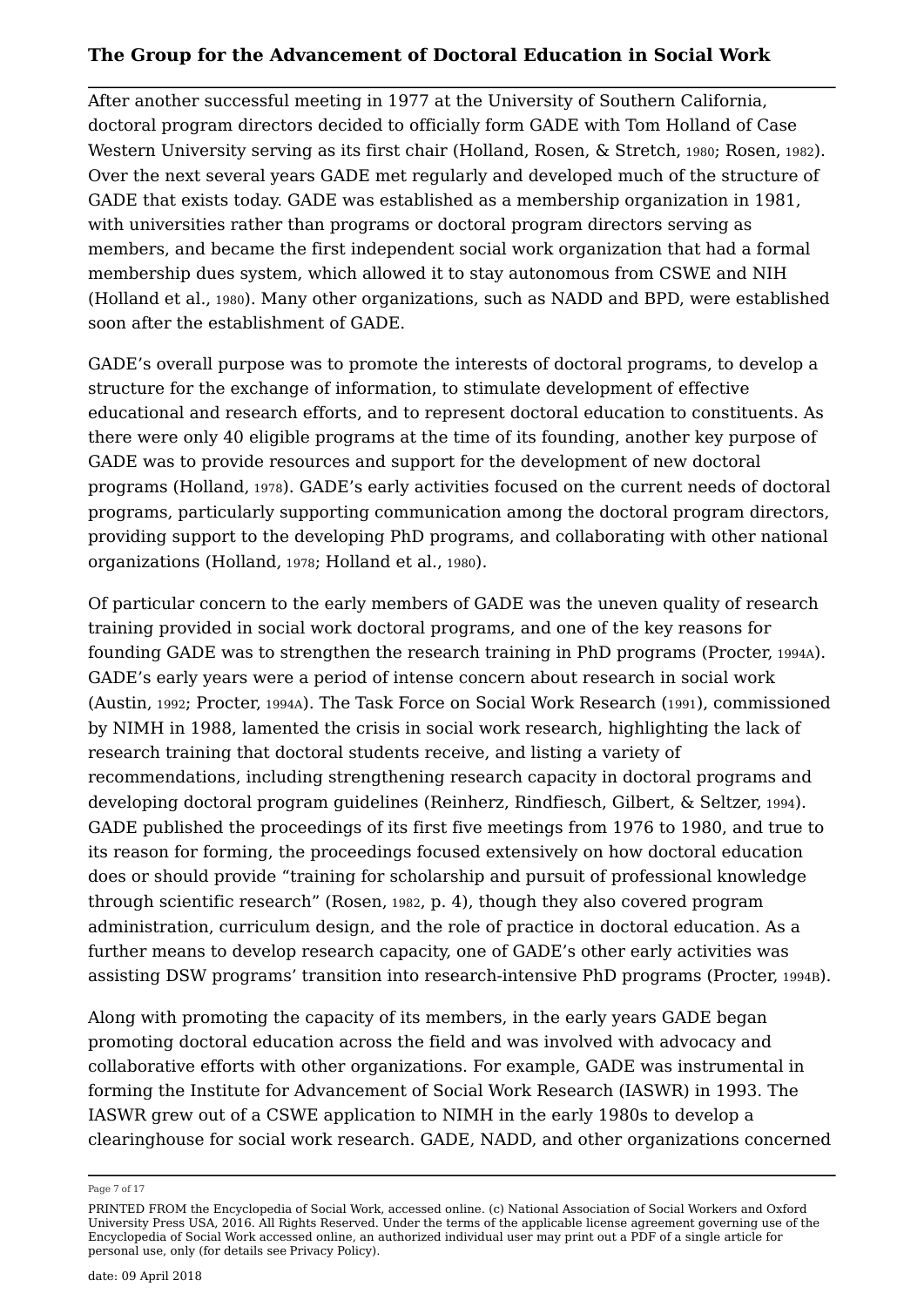with social work research advocated for this to be a profession-wide effort to advance the research capacity and research knowledge base of the field involving multiple organizations, which then eventually became IASWR (Donahoe, <sup>2000</sup>; Feld, <sup>1984</sup>). This same collaboration led to the development of the Action Network for Social Work Education and Research (ANSWER) (Donahoe, <sup>2000</sup>). Likewise, GADE and other social work organizations banded together to fight an NASW-supported initiative at Union University to develop a doctoral degree for clinical practice in a then unaccredited university, with GADE taking a lead voice in promoting doctoral program quality, which again strengthened ties among social work organizations (Saari, <sup>1987</sup>). These collaborations among these various groups was the precursor to the currently existing leadership roundtable, which meets annually.

A final key activity of GADE's early years was the development of the GADE *Guidelines for Quality in Social Work Programs* in 1992, based on one of the key recommended of the Task Force on Social Work Research. The formation of the 1992 GADE Quality Guidelines was funded by NIMH (GADE, <sup>1992</sup>). While three earlier versions of principles or standards for social work doctoral education existed, all funded by NIMH, these older principles were not known to either current NIMH staff or GADE members active in developing the 1992 version (Donahoe, 2000), likely because those were all developed before the formation of GADE so there was no institutional memory. The 1992 GADE Quality Guidelines, similar to the previous principles, were aspirational guidelines for doctoral programs rather than standards to be used for accreditation, with an emphasis on the role of doctoral programs in research and knowledge development. The GADE Quality Guidelines have become an important part of the enhancement of doctoral education.

In 1985 GADE published its first doctoral program guide, now called the GADE Guide, which listed 49 GADE members, including 30 PhD programs and 19 DSW programs (Jorgensen, 1985). While there were only 47 members listed in the 1993 version of the GADE Guide, GADE had expanded to Canada, and listed 15 new programs under development (Wolock, 1993).

# **GADE Matures (1994–2016)**

GADE grew rapidly in the 1990s and 2000s due to the development of many new PhD programs. By 2003, there were 70 PhD programs and 3 DSW programs represented in GADE. All of the original DSW programs had been closed or converted to research-based PhD programs by the mid-2000s. By 2003, GADE had also expanded its membership more internationally, with 7 PhD programs based in Canada, and 1 in Israel. GADE was now a firmly established organization. During this time period GADE updated its bylaws several times and is now governed by a board of directors with an elected president (GADE, 2016B).

Page 8 of 17

PRINTED FROM the Encyclopedia of Social Work, accessed online. (c) National Association of Social Workers and Oxford University Press USA, 2016. All Rights Reserved. Under the terms of the applicable license agreement governing use of the Encyclopedia of Social Work accessed online, an authorized individual user may print out a PDF of a single article for personal use, only (for details see Privacy Policy).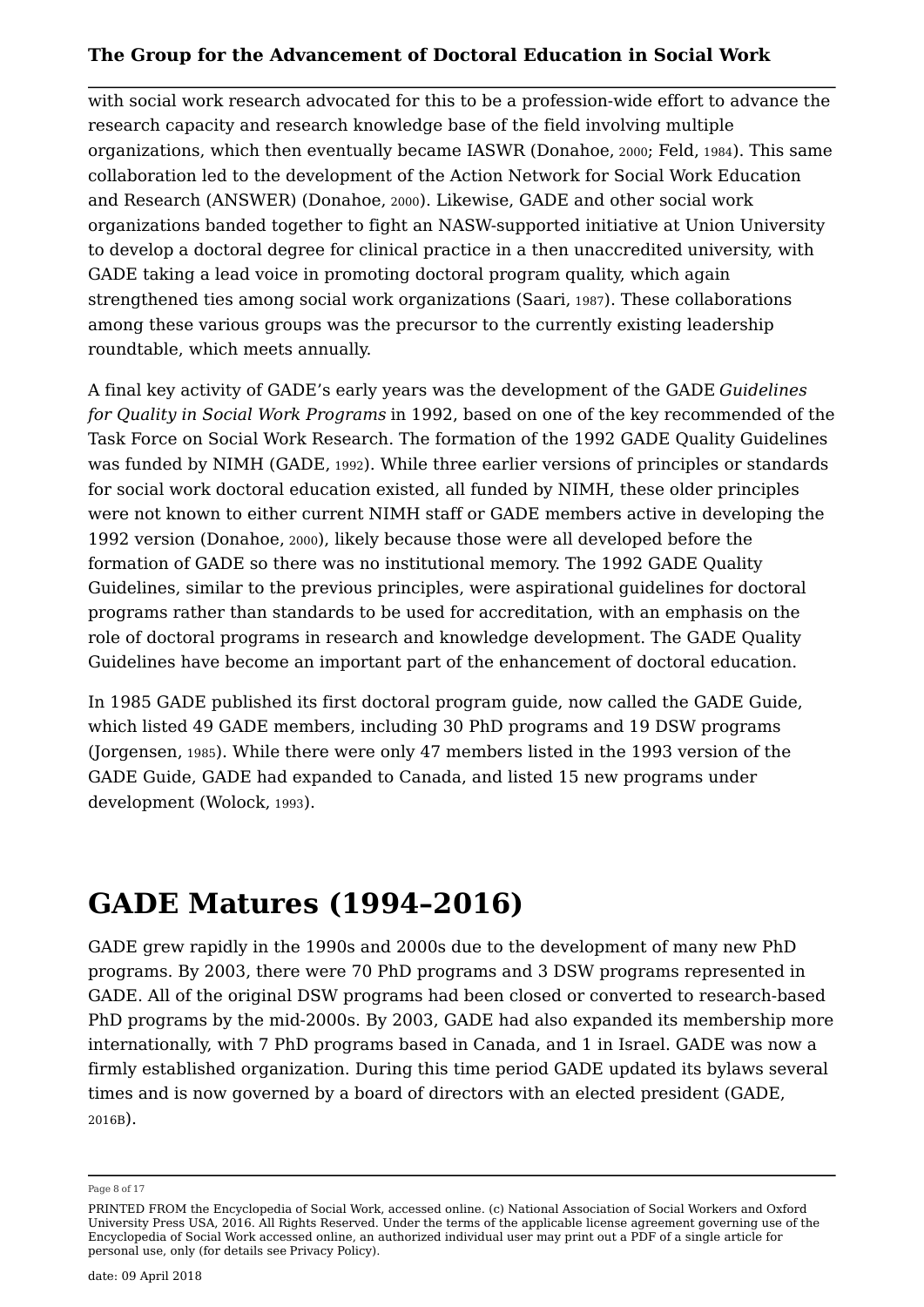Now a firmly established organization, GADE primarily supported its member organizations to better train the next generation of the scientific and social work education workforce through promoting social work doctoral education in varied venues throughout the field of social work, advocating for funding for social work research, and strengthening the research emphasis of social work doctoral programs. GADE members met annually at its annual conference, GADE leadership collaborated with other national organizations related to social work research and education, and GADE developed a wellused listserv for internal communication and a website and other materials for external communications and marketing. GADE also developed a series of awards to recognize outstanding social work doctoral students and mentors, including awards in student teaching, research, and service and faculty awards in leadership and mentorship.

GADE remained focused on promoting the research doctorate and supporting such programs during the 1990s and 2000s, with much of its activities related to the findings of the Task Force on Social Work Research. For example, one of its key activities included an NIMH-funded GADE Research Curriculum Task Force in which GADE developed and distributed research curricular materials to its members (Procter, 1994A). The scholarship on doctoral education and social work increased during this time period, with GADE members and others conducting research on a variety of aspects of doctoral education. GADE conferences became the venue for presenting new ideas in doctoral educations. Presentations at GADE meetings were often submitted for publication, and the journal *Arete* published a special edition on doctoral education consisting of papers that were presented at the GADE annual meeting in 2000. GADE revisited its GADE Quality Guidelines roughly every decade. Both the 2003 and 2013 GADE versions of the GADE Quality Guidelines were based on extensive work by GADE to assess trends in the field and needs of social work doctoral students and programs. For example, the 2013 update of the GADE Quality Guidelines drew from such scholarly work such as Anastas' large study of social work graduates (2012), the new emphasis on the science of social work (Brekke, 2012), and a large national survey of doctoral faculty, administrators students (Petr et al., 2015).

While GADE was focusing on the crisis on research, another crisis related to doctoral education was looming—the lack of doctoral graduates to teach in schools of social work (Anastas, 2012). The Leadership Roundtable, which is a collaborative effort of the leaders of national social work organizations, including GADE, CSWE, NADD, BPD and others, convened a Task Force on Doctoral Education to study this issue broadly. Out of these efforts, CSWE provided a fellowship to a GADE member to do a comprehensive study of student needs (Anastas, <sup>2012</sup>). A key issue that emerged is that many PhD graduates, while well prepared to conduct social work research and help build the social work knowledge base, were not necessarily prepared to for academic positions in schools or departments that emphasized teaching rather than research.

In the late 2000s, a new form of DSW program emerged, and these DSW programs began joining GADE. By 2015, there were eight DSW programs in the United States (CSWE Annual Statistics, <sup>2016</sup>). Unlike the DSWs that had been phased out in the previous

Page 9 of 17

PRINTED FROM the Encyclopedia of Social Work, accessed online. (c) National Association of Social Workers and Oxford University Press USA, 2016. All Rights Reserved. Under the terms of the applicable license agreement governing use of the Encyclopedia of Social Work accessed online, an authorized individual user may print out a PDF of a single article for personal use, only (for details see Privacy Policy).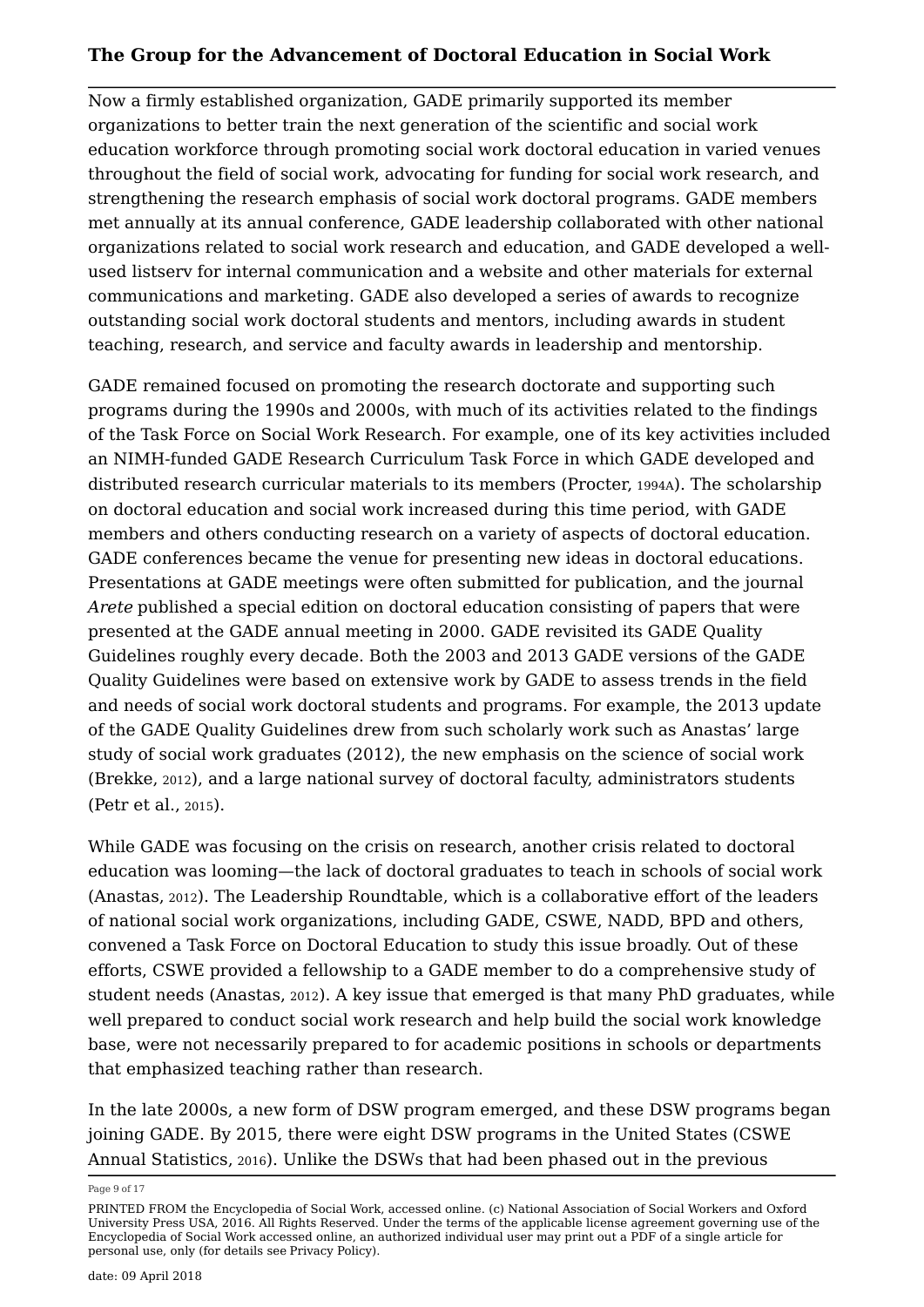century, which were virtually indistinguishable from PhDs, the new DSWs were advanced practice degrees that did not emphasize advanced research methods. These degrees harken back to early efforts to strengthen advanced practice skills of social workers post-MSW, such as those promoted in the 1940s and 1950s, but could help address the faculty shortage at BSW or MSW programs at universities that did not have a research focus. The structure, format, length of degree time, and type of advanced social work practice emphasized by the new DSWs varied considerably. The DSWs did not fall under the GADE Quality Guidelines and were on the periphery of GADE's mission and its original purpose to strengthen research-focused doctoral programs. While DSW programs joined GADE, GADE had not taken a position on the DSWs during their early years and had not expanded its mission to promote advanced practice degrees alongside PhDs. Despite most DSW programs being opposed to accreditation, CSWE voted to accredit DSW programs as advanced practice programs in 2016.

### **Current Activities of GADE**

GADE's activities continue to be influenced by broad trends in the field, particularly the renewed emphasis on the need for strengthening the pipeline of social work researchers through doctoral education (Lein, Uehara, Lightfoot, Lawlor, & Williams, 2017), the Grand Challenges Initiative in Social Work (Williams, 2016), and the changing nature of higher education as a whole. GADE currently focuses on four key goals: building the capacity of doctoral programs, being the leading voice for doctoral education in social work, recognizing excellence in doctoral education, and strengthening its own capacity to promote doctoral education (GADE, 2016A).

GADE engages in multiple activities to build the capacity of social work doctoral education, including hosting venues for formal and informal networking among doctoral administrators, doctoral faculty, and doctoral students; promoting research and scholarship in doctoral education; and publishing and distributing the GADE Guide for doctoral programs (Lightfoot & Beltran, 2016). Helping PhD programs achieve the aspirational goals of the GADE Quality Guidelines for PhD programs continues to be a central role for GADE. One of GADE's major activities is its annual international conference for doctoral program directors, which in many ways is similar to the early GADE meetings in the late 1970s and early 1980s. This conference includes a mix of plenary workshops on how current trends in social work, higher education, or society affect social work doctoral education, such as the Grand Challenges Initiative (GADE, <sup>2015</sup>), neoliberalism in higher education (GADE, <sup>2017</sup>), or political attitudes of millennials (GADE, 2016C), as well as more practical workshops on doctoral program administration, such as on recruiting, funding students, supporting the development of student research plans, or administering preliminary exams. GADE also collaborates with CSWE and SSWR to co-sponsor events, workshops, and presentations related to social work doctoral education at other national conferences to reach doctoral students and doctoral faculty

Page 10 of 17

PRINTED FROM the Encyclopedia of Social Work, accessed online. (c) National Association of Social Workers and Oxford University Press USA, 2016. All Rights Reserved. Under the terms of the applicable license agreement governing use of the Encyclopedia of Social Work accessed online, an authorized individual user may print out a PDF of a single article for personal use, only (for details see Privacy Policy).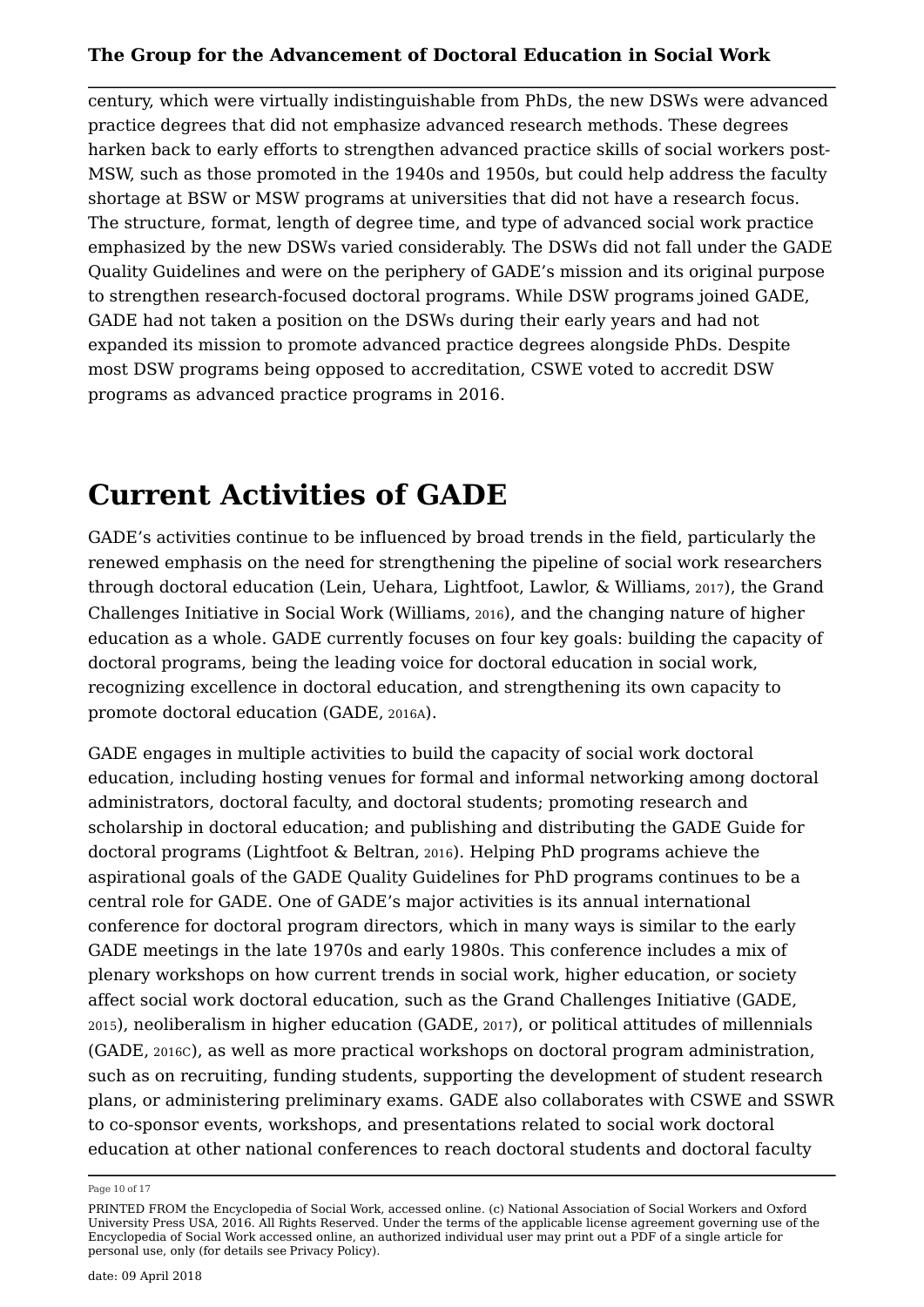and distributes handouts of workshops online. GADE has recently resumed publication the GADE Guide (Lightfoot & Beltran, <sup>2016</sup>), the program guide to doctoral programs, to help doctoral programs with recruiting.

# **Challenges**

GADE currently has several challenges to address in the future. First, although PhD programs have had the purpose of training future social work researchers since their establishment a century ago, the field of social work has recently taken an even stronger stance in recognizing the key role that social work research can play in addressing societal problems and has advocated for more sophisticated methodological and theoretical scientific training in social work PhD programs (Fong, <sup>2014</sup>). Thus, GADE's activities in promoting the research doctorate and supporting PhD programs in training the next generation of social work researchers are continuing to grow in importance. However, despite this important role, GADE remains a completely voluntary organization without staff support and will likely need to adapt to provide the training and support needed to fill its growing role, perhaps through going back to its earlier history in seeking federal funding to support its efforts, developing new forms of revenue, or collaborating even more closely with SSWR or the St. Louis Group.

Second, while GADE was established to support and promote the research-based PhD, there are growing numbers of DSW programs joining GADE. But DSW programs differ greatly from PhD programs and need different types of support than GADE has historically provided. The role of post-MSW practice training has been contentious in the field of social work since the 1940s, such as the conflicts regarding third-year programs or the SWD proposal, though GADE did not exist during these earlier conflicts. GADE's involvement in this issue will likely continue until GADE changes its mission to fit the new trend in practice doctorates, CSWE's accreditation of practice doctorates leads to more structured opportunities for support and networking among practice doctorate programs through CSWE, or the advanced practice doctorates find a different venue to receive the types of support, standard development, and networking opportunities.

Finally, as higher education itself is changing rapidly, the nature of both doctoral education and university-based scientific research is changing as well. These changes include increased reliance on external funding in higher education despite decreased funding available, increased pressure on full-time faculty to produce outputs, decreased state funding of public universities, inflated tuition, and a growing dependence on contingent faculty in higher education (Lightfoot, <sup>2017</sup>). GADE will need to provide support for doctoral programs to continually adapt to such changes. While GADE has a record of providing its members with training and exposure to newer trends in higher education, such as new mentoring models, the changing nature of peer-reviewed publications, or

Page 11 of 17

PRINTED FROM the Encyclopedia of Social Work, accessed online. (c) National Association of Social Workers and Oxford University Press USA, 2016. All Rights Reserved. Under the terms of the applicable license agreement governing use of the Encyclopedia of Social Work accessed online, an authorized individual user may print out a PDF of a single article for personal use, only (for details see Privacy Policy).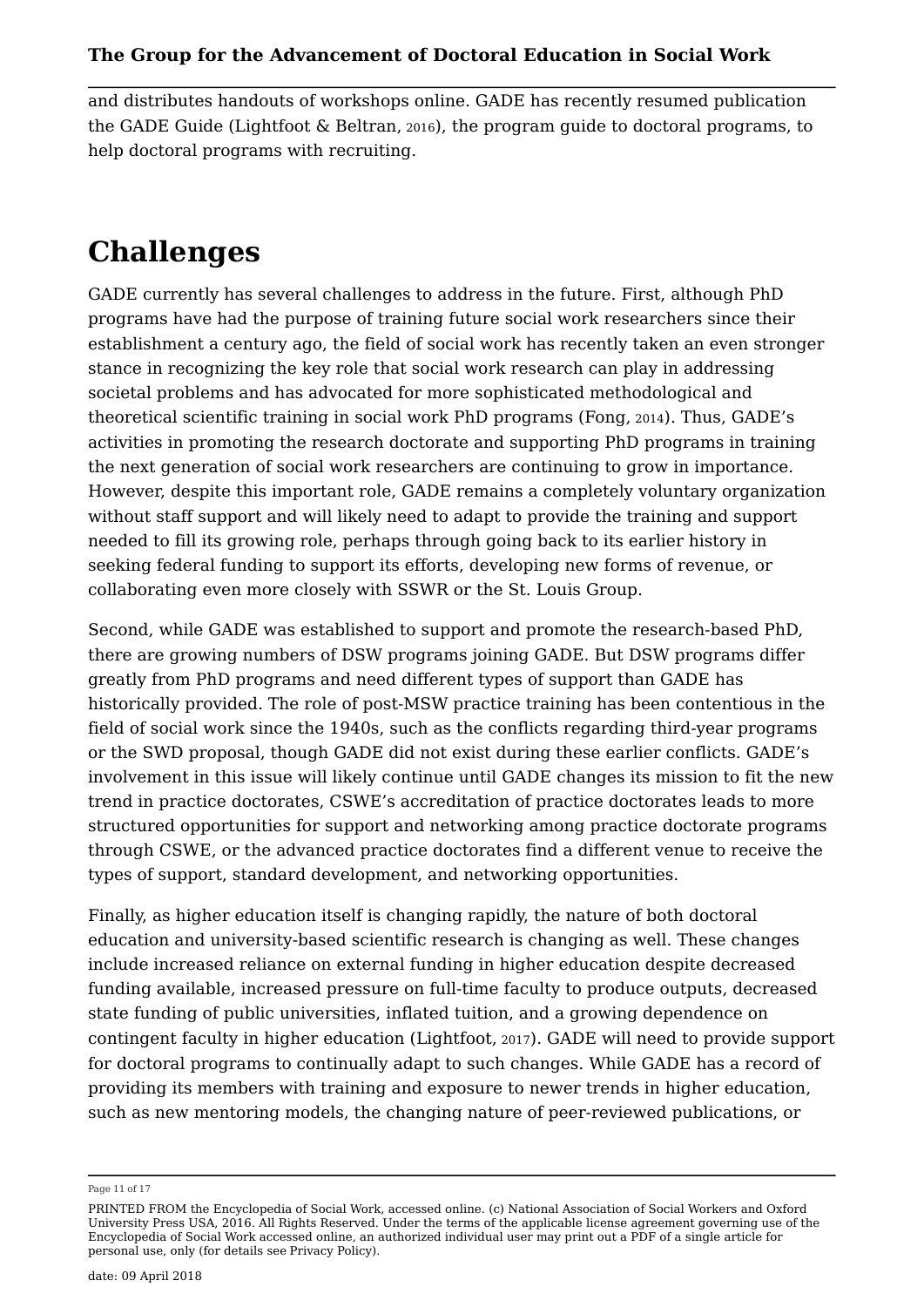new forms of dissertations, this is an ever-important activity for GADE to help continue to build the capacity of future scholars.

### **Links to Digital Materials**

**GADE website**.

**The GADE Guide: A Program Guide to Doctoral Study in Social Work**.

**GADE's Quality Guidelines for PhD Programs in Social Work**.

### **References**

Abbott, E. (1931). *Social welfare and professional education*. Chicago: University Of Chicago Press.

American Association of Schools of Social Work, Doctoral and Third Year Committee. (1949, January 31). Statement of principles. New York: American Association of Schools of Social Work.

Anastas, J. W. (2012). *Doctoral education in social work*. New York: Oxford University Press.

Austin, D. M. (1983). The Flexner myth and the history of social work. *Social Service Review*, *57*(3), 357–377.

Austin, D. M. (1992). Findings of the NIMH task force on social work research. *Research on Social Work Practice*, *2*(3), 311–322.

Austin, D. M. (1997). The institutional development of social work education. *Journal of Social Work Education*, *33*(3), 599–612.

Austin, M. J., Antonyappan, J. M., & Leighninger, L. (1996). Federal support for social work education: Section 707 of the 1967 Social Security Act Amendments. *Social Service Review*, *70*(1), 83–97.

Bisno, H. (1974). *Structure and quality in social work education: Report of the Task Force on Structure and Quality in Social Work Education*. Ann Arbor: Council on Social Work Education.

Brekke, J. S. (2012). Shaping a science of social work. *Research on Social Work Practice*, *22*(5), 455–464.

Cooper, S., & Krantzler, B. (1976). **Why the haste?: Editorials on the TSFQSWE proposals**. *Social Work*, *1*(47), 2–4.

Page 12 of 17

PRINTED FROM the Encyclopedia of Social Work, accessed online. (c) National Association of Social Workers and Oxford University Press USA, 2016. All Rights Reserved. Under the terms of the applicable license agreement governing use of the Encyclopedia of Social Work accessed online, an authorized individual user may print out a PDF of a single article for personal use, only (for details see Privacy Policy).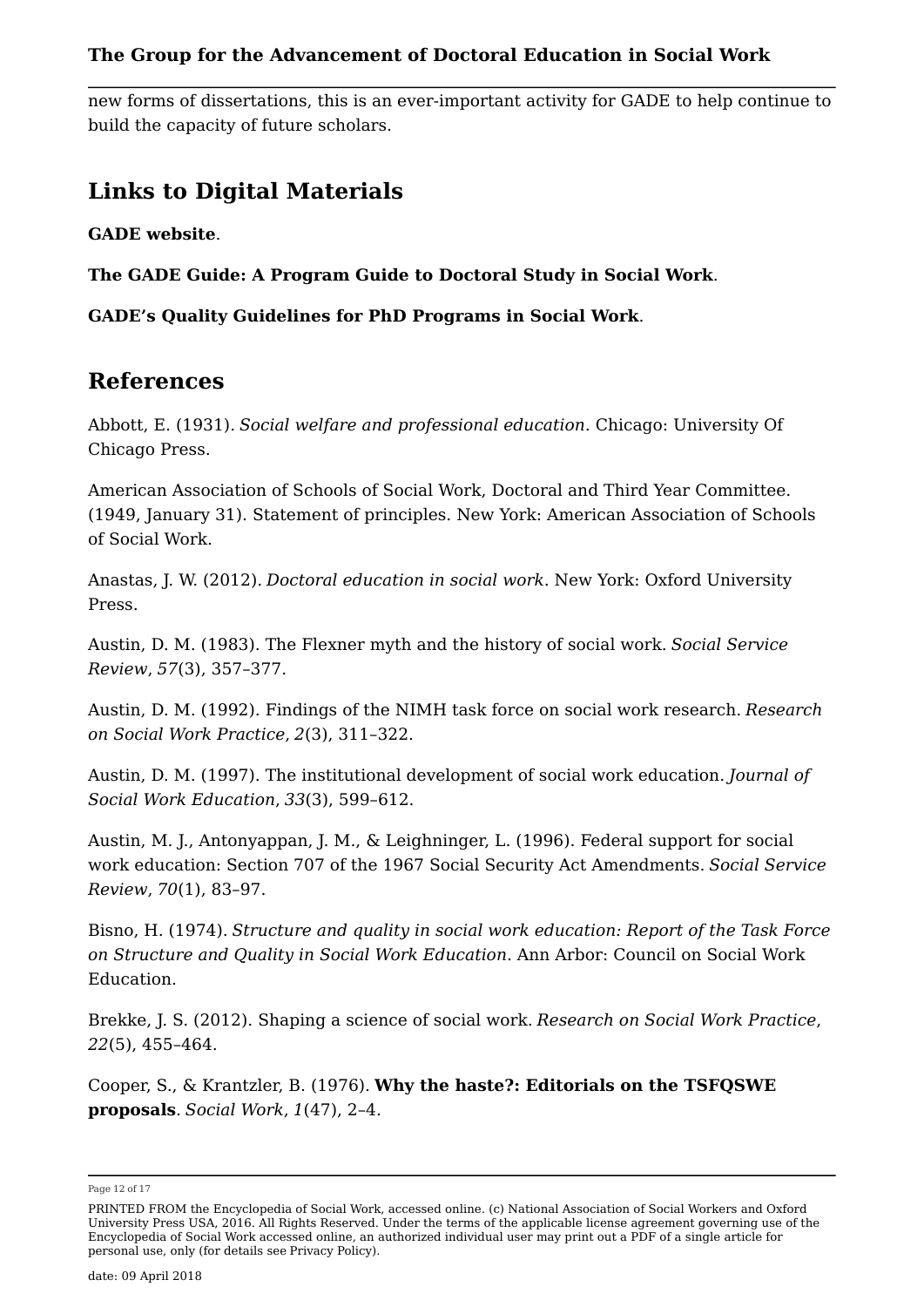Costin, L. B. (1983). Edith Abbot and the Chicago influence on social work education. *Social Service Review*, *57*(1), 94–111.

Council on Social Work Education. (1953). *Social work education in the post-master's program, number 1: Guiding principle*. New York: Council on Social Work Education.

Council on Social Work Education. (1964). *CSWE standards for post-master's programs, October*, *1964*. Ann Arbor: Council on Social Work Education.

Council on Social Work Education. (2016). *Annual statistics on social work education in the United States*, *2015*. Alexandria, VA: CSWE.

Danto, E. A. (2008). *Historical research*. New York: Oxford University Press.

Dolgoff, R. (1975). *An analysis of the response to the reports of the Task Force on Structure and Quality in Social Work Education and the Task Force on Practice and Education*. Ann Arbor: Council on Social Work Education.

Donahoe, J. N. (2000). *Advancing doctoral education in social work: The development of organizations of doctoral programs, 1948–1992* (Unpublished Dissertation). University of Alabama, Tuscaloosa, Alabama.

Downey, K. (2009). *The woman behind the new deal: The life of Frances Perkins, FDR's secretary of labor and his moral conscience*. New York: Anchor.

Feld, S. (1984). *Minutes, GADE Busines Meeting* (Folder 6, Box 1). Group for the Advancement of Doctoral Education (GADE) Records. Minneapolis, MN: Social Welfare History Archives—University of Minnesota.

Fong, R. (2014). Framing doctoral education for a science of social work: Positioning students for the scientific career, promoting scholars for the academy, propagating scientists of the profession, and preparing stewards of the discipline. *Research on Social Work Practice*, *24*(5), 607–615.

Fox, C. (2012). *Three worlds of relief: Race, immigration, and the American welfare state from the progressive era to the new deal*. Princeton, NJ: Princeton University Press.

Group for the Advancement of Doctoral Education. (1992). *GADE: Guidelines for quality in social work programs*. New York: Group for the Advancement of Doctoral Education in Social Work.

Group for the Advancement of Doctoral Education. (2015). GADE conference, linking "grand challenges" in social work to doctoral education, schedule. Retrieved from **http:// socwel.ku.edu/GADE**.

Group for the Advancement of Doctoral Education. (2016a). GADE strategic plan. Retrieved from **http://www.gadephd.org/About-Us/GADE-Strategic-Plan**.

Page 13 of 17

PRINTED FROM the Encyclopedia of Social Work, accessed online. (c) National Association of Social Workers and Oxford University Press USA, 2016. All Rights Reserved. Under the terms of the applicable license agreement governing use of the Encyclopedia of Social Work accessed online, an authorized individual user may print out a PDF of a single article for personal use, only (for details see Privacy Policy).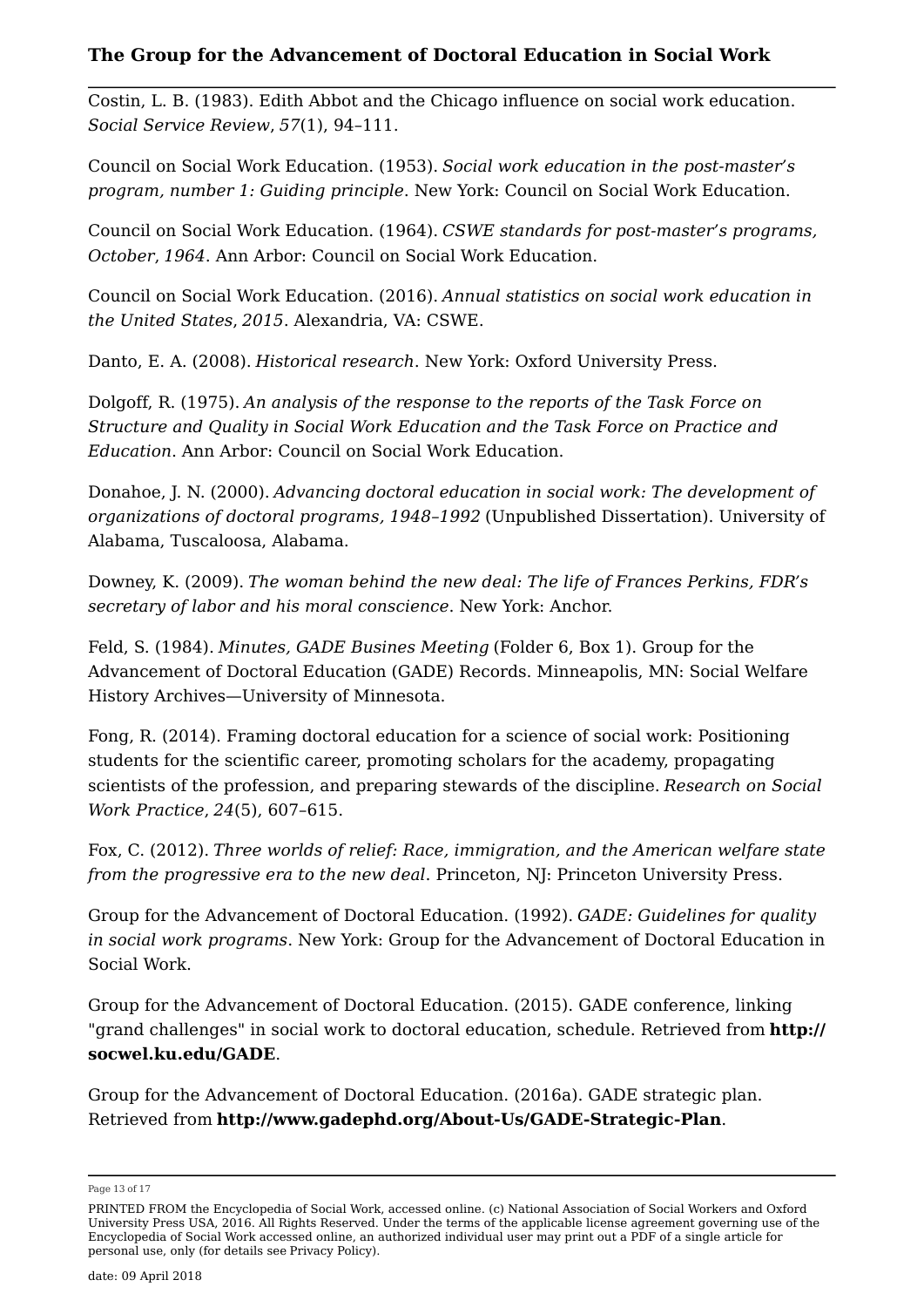Group for the Advancement of Doctoral Education. (2016c). GADE conference, developing the next generation of social work scholars, agenda. Retrieved from **http://ssw.unc.edu/ gade?quicktabs\_gade\_tabs=0**.

Group for the Advancement of Doctoral Education. (2017). GADE conference, social work doctoral education in a changing landscape, conference schedule. Retrieved from **http:// www.cehd.umn.edu/ssw/gade/**.

Group for the Advancement of Doctoral Eduction in Social Work. (2016b). GADE constitution. Retrieved from **http://www.gadephd.org/About-Us/GADE-Constitution**.

Hansan, J. E., & Kendall, K. (n.d.). Council on Social Work Education—Social Welfare History Project. Retrieved from **http://socialwelfare.library.vcu.edu/organizations/ council-on-social-work-education/**.

Harrington, D., Petr, C. G., Black, B. M., Cunningham-Williams, R. M., & Bentley, K. J. (2014). **Quality guidelines for social work PhD programs**. *Research on Social Work Practice*, *24*(3), 281–286.

Holland, T. P. (1978). Planning for the future of GADE (Group for the Advancement of Doctoral Education in Social Work). In *Opening Remarks Prepared for the 4th Annual Meeting of GADE* (Folder 1, Box 1). Group for the Advancement of Doctoral Education (GADE) Records. Minneapolis: Social Welfare History Archives, University of Minnesota.

Holland, T. P., Rosen, A., & Stretch, J. J. (1980). *GADE-related correspondence, Council on Social Work Education (1978–1980)* (Folder 13, Box 582). Council of Social Work Education, Post Master's Records. Minneapolis: Social Welfare History Archives, University of Minnesota.

Jorgensen, L. (1985). *Group for the Advancement of Doctoral Education in Social Work Program Guide* (Folder 3, Box 5). Group for the Advancement of Doctoral Education (GADE) Records. Minneapolis: Social Welfare History Archives, University of Minnesota.

Kendall, K. A. (1954a). *Minutes, Committee on Advanced Curriculum in Social Work* (Folder 11, Box 571). Council of Social Work Education, Post Master's Records. Minneapolis: Social Welfare History Archives, University of Minnesota.

Kendall, K. A. (1954b). *Problem areas in advanced education for social work* (Folder 11, Box 571). Council of Social Work Education, Post Master's Records. Minneapolis: Social Welfare History Archives, University of Minnesota.

Kendall, K. A. (1960). *Correspondence, Council on Social Work Education Post Masters Programs (1959–1973)* (Folder 1, Box 570). Council of Social Work Education, Post Master's Records. Minneapolis: Social Welfare History Archives, University of Minnesota.

Ketner, R. W. (1967). Changing patterns of service as they affect the social work role in a community mental health center (Doctoral Dissertation).

Page 14 of 17

PRINTED FROM the Encyclopedia of Social Work, accessed online. (c) National Association of Social Workers and Oxford University Press USA, 2016. All Rights Reserved. Under the terms of the applicable license agreement governing use of the Encyclopedia of Social Work accessed online, an authorized individual user may print out a PDF of a single article for personal use, only (for details see Privacy Policy).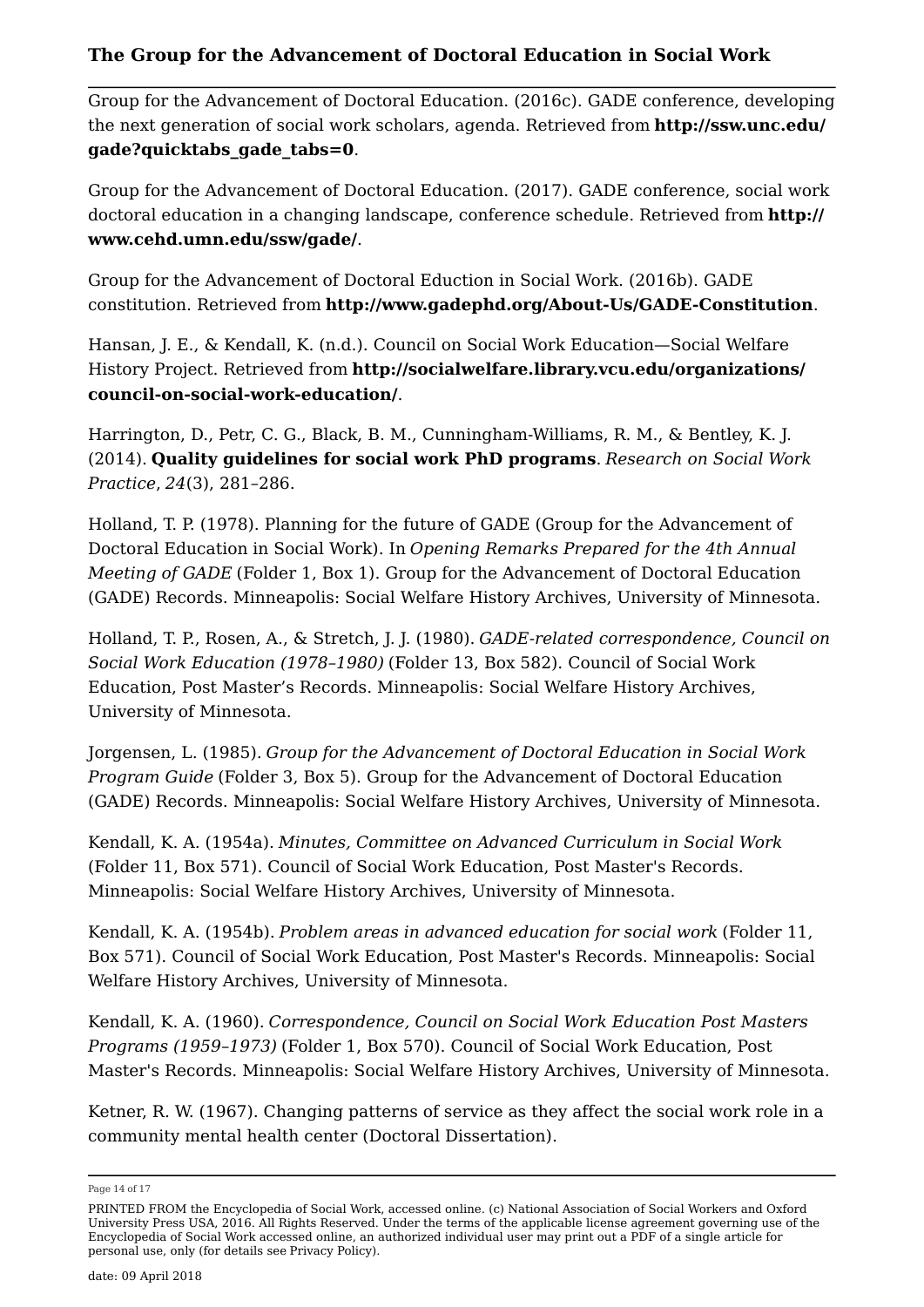Kurzman, P. A. (2015). **The evolution of doctoral social work education** *Journal of Teaching in Social Work*, *35*(1–2), 1–13.

Lein, L., Uehara, E. S., Lightfoot, E., Lawlor, E. F., & Williams, J. H. (2017). A collaborative framework for envisioning the future of social work research and education. *Social Work Research*, *41*(2), 67–71.

Lightfoot, E. (2017). The chilling effect of neoliberalism in higher education on social work doctoral education. Presentation at the 2017 GADE Annual Conference, Minneapolis, MN.

Lightfoot, E., & Beltran, R. (2016). *The GADE guide: A program guide to doctoral study in social work*. St. Paul, MN: Group for the Advancement of Doctoral Education in Social Work.

Maas, H. S. (1964). *Approches to advanced education: Differences within and among schools*. Paper presented at Council on Social Work Education (CSWE) Annual Meeting, Toronto, Canada. Council of Social Work Education, Post Master's Records. Minneapolis: Social Welfare History Archives—University of Minnesota.

Muncy, R. (1991). *Creating a female dominion in American reform, 1890–1935*. New York: Oxford University Press.

Petr, C. G., Harrington, D., Kim, K., Black, B., Cunningham-Williams, R. M., & Bentley, K. J. (2015). Quality indicators and expected outcomes for social work PhD programs: Perceptions of social work students, faculty, and administrators. *Journal of Social Work Education*, *51*(4), 648–667.

Procter, E. K. (1994a). *Memorandum, GADE Research Curriculum Task Force* (Folder 9, Box 1). Group for the Advancement of Doctoral Education (GADE) Records. Minneapolis: Social Welfare History Archives-University of Minnesota.

Procter, E. K. (1994b). *Minutes, GADE Steering Committee Meeting* (Folder 6, Box 1). Group for the Advancement of Doctoral Education (GADE) Records. Minneapolis: Social Welfare History Archives, University of Minnesota.

Regensberg, J. C., & Hollis, F. (1965). *Conference on Advanced Clinical Training in Social Work*. New York. Council of Social Work Education, Post Master's Records. Minneapolis: Social Welfare History Archives, University of Minnesota.

Reinherz, H., Rindfiesch, N., Gilbert, N., & Seltzer, V. (1994). *Report of the Task Force on Quality and Progress*. Paper presented at GADE Annual Conference: Preparing for Practice Research Through Doctoral Education, Seattle, Washington, October 6–8. Group for the Advancement of Doctoral Education (GADE) Records. Minneapolis: Social Welfare History Archives—University of Minnesota.

Page 15 of 17

PRINTED FROM the Encyclopedia of Social Work, accessed online. (c) National Association of Social Workers and Oxford University Press USA, 2016. All Rights Reserved. Under the terms of the applicable license agreement governing use of the Encyclopedia of Social Work accessed online, an authorized individual user may print out a PDF of a single article for personal use, only (for details see Privacy Policy).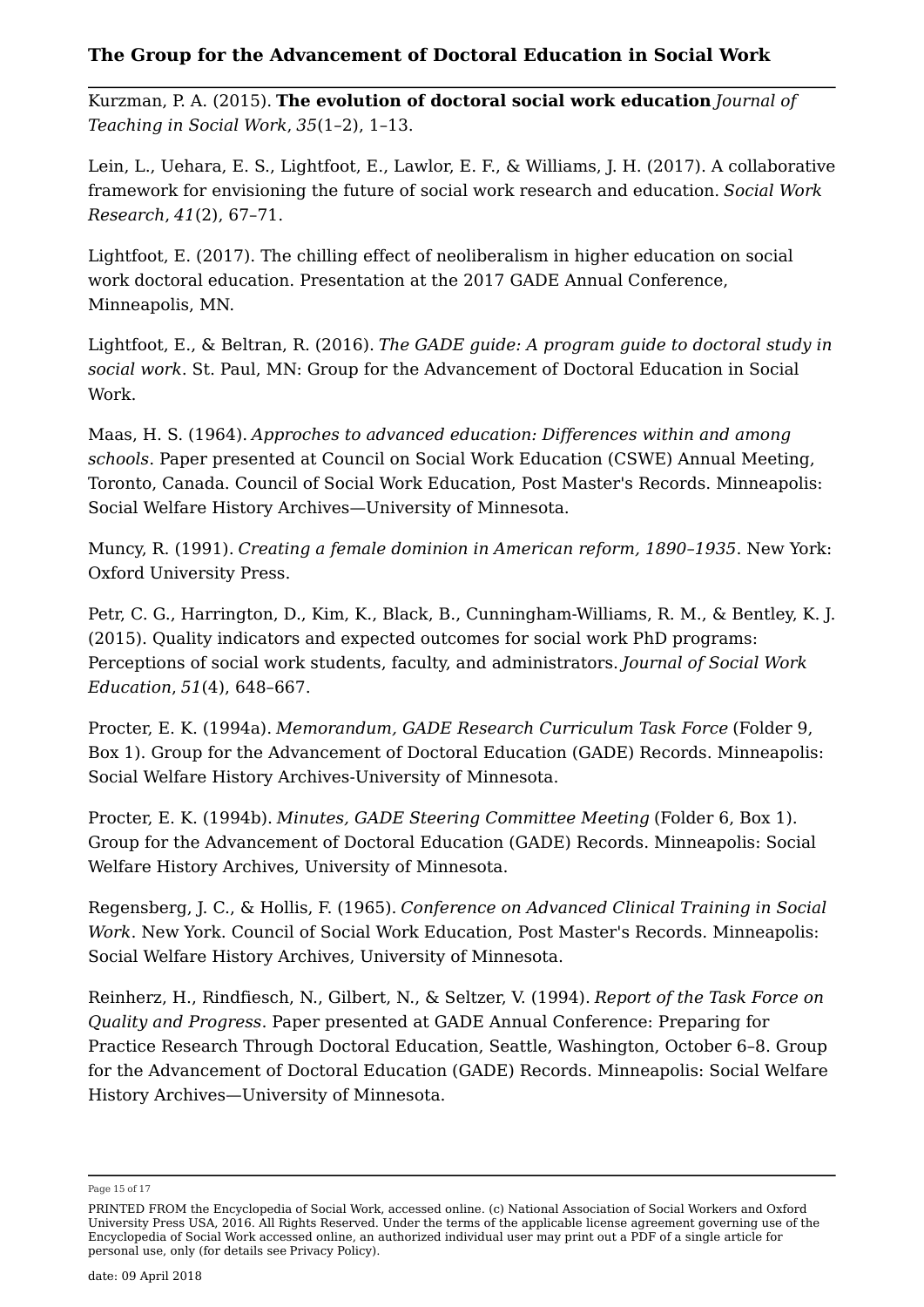Richman, H. A. (1975). *Doctoral education response to the proposal for a practice degree* (Folder 3, Box 1). Group for the Advancement of Doctoral Education (GADE) Records. Minneapolis: Social Welfare History Archives, University of Minnesota.

Rosen, A. (1982). *Doctoral education in social work: Issues, perspectives, and evaluation*. Group for the Advancement of Doctoral Education in Social Work. Ann Arbor: University of Michigan.

Saari, C. (1987). *Minutes, GADE Busines Meeting* (Folder 6, Box 1). Group for the Advancement of Doctoral Education (GADE) Records. Minneapolis: Social Welfare History Archives, University of Minnesota.

Task Force for on Social Work Research. (1991). *Building social work knowledge for effective services and policies: A plan for development*. Austin: IASWR Publications. Retrieved from **http://www.socialworkpolicy.org/publications/iaswr-publications/ building-social-work-knowledge-for-effective-services-and-policies-a-plan-forresearch-development-a-report-of-the-task-force-on-social-work-researchnovember-1991.html**.

Wenocur, S., & Reisch, M. (2001). *From charity to enterprise: The development of American social work in a market economy*. Urbana/Champaign: University of Illinois Press.

Williams, J. H. (2016). Grand challenges for social work: Research, practice, and education [editorial]. *Social Work Research*, *40*, 67–70.

Wolock, I. (1993). *1993 GADE social work program guide*. New Brunswick, NJ: Group for the Advancement of Doctoral Education.

#### **Elizabeth Lightfoot**

University of Minnesota

**Raiza Beltran** University of Minnesota



Page 16 of 17

PRINTED FROM the Encyclopedia of Social Work, accessed online. (c) National Association of Social Workers and Oxford University Press USA, 2016. All Rights Reserved. Under the terms of the applicable license agreement governing use of the Encyclopedia of Social Work accessed online, an authorized individual user may print out a PDF of a single article for personal use, only (for details see Privacy Policy).